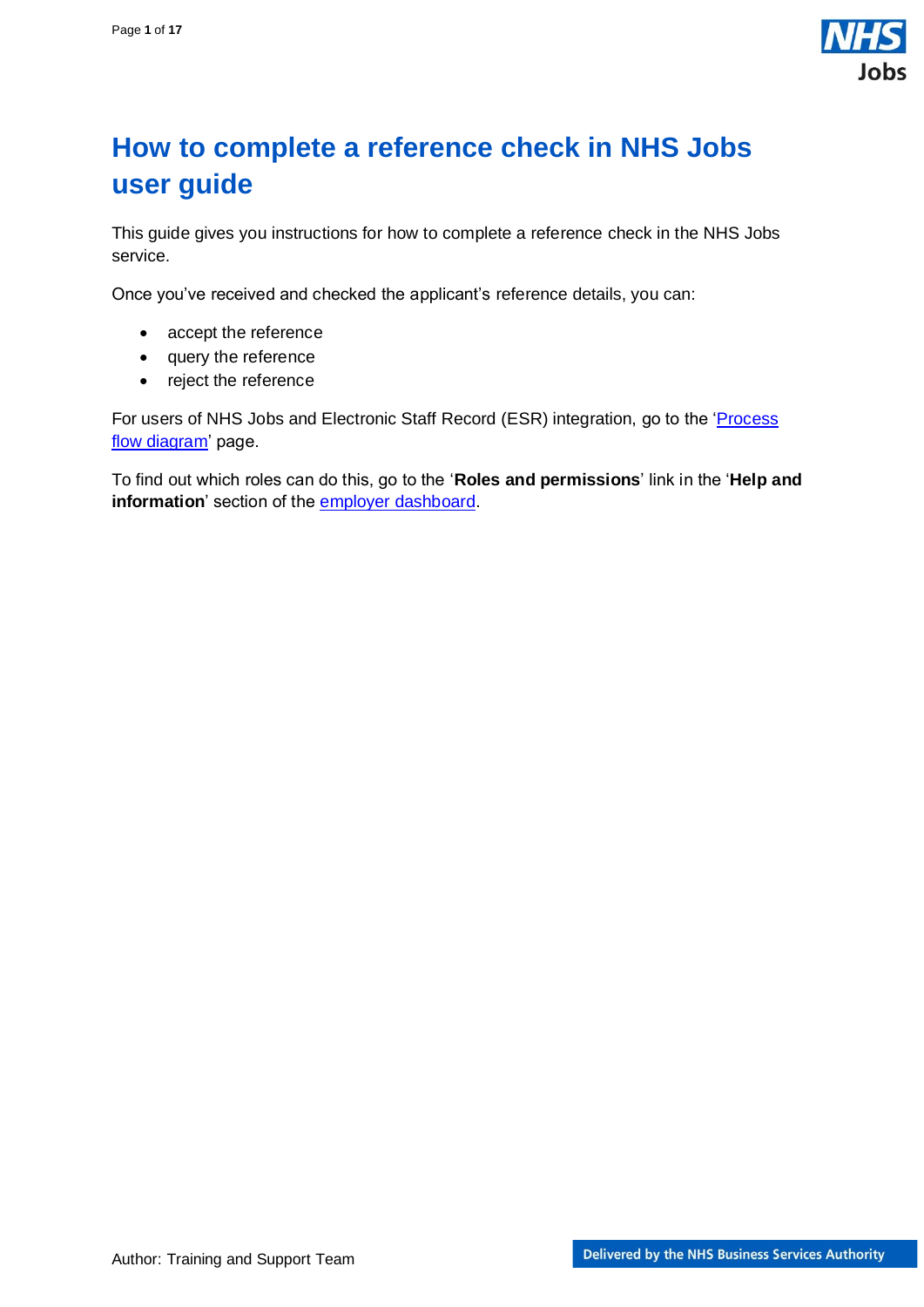# **Contents**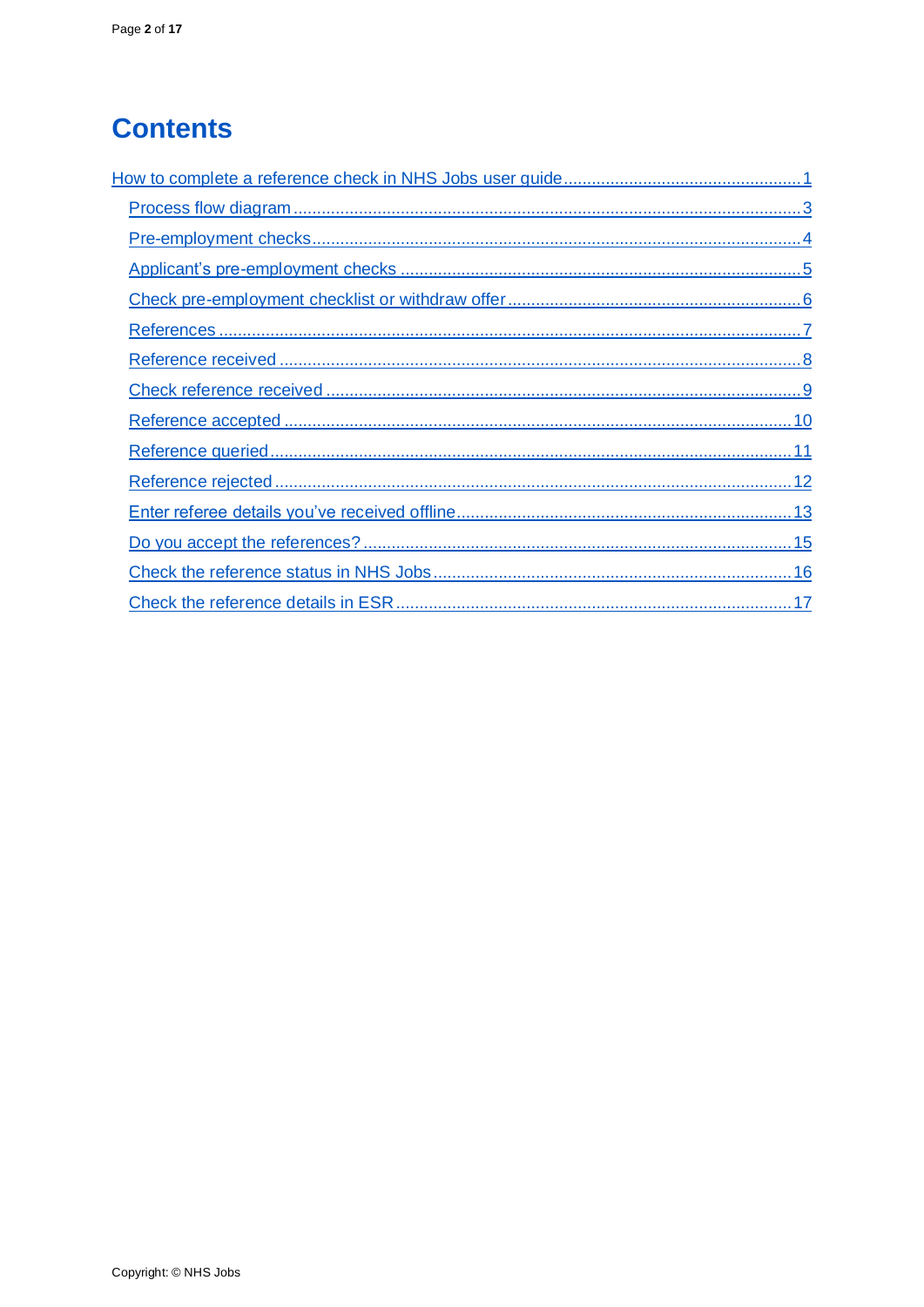

## <span id="page-2-0"></span>**Process flow diagram**

Go to the ['Pre-employment checks'](#page-3-0) page.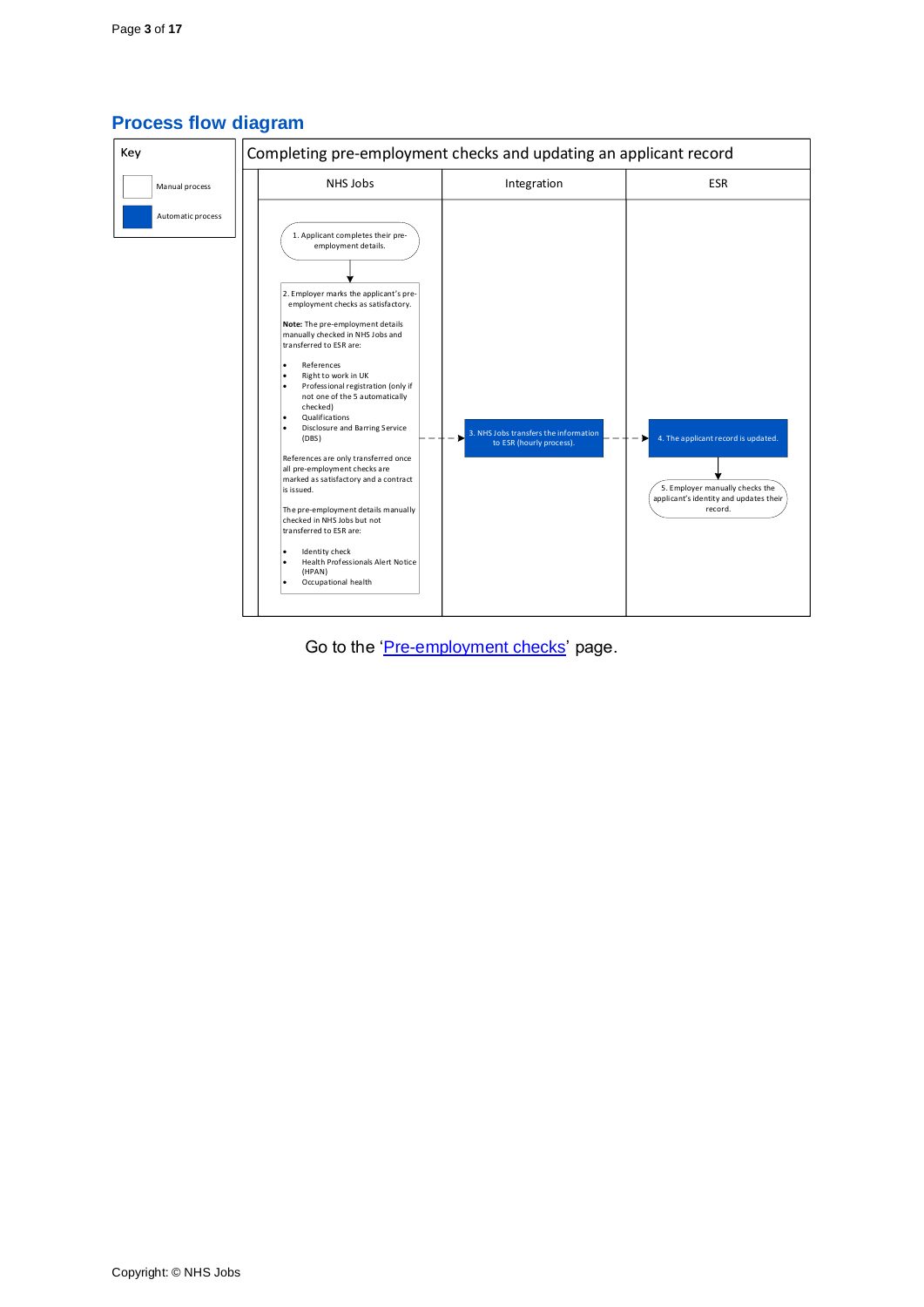## <span id="page-3-0"></span>**Pre-employment checks**

This page gives you instructions for how to access pre-employment checks.

**Important:** You must have an applicant who has accepted a conditional job offer and completed their pre-employment checks.

To access pre-employment checks, complete the following step:

1. Select the '*Pre-employment checks*' link.

| <b>NHS Business Services Authority</b><br><b>Dashboard</b> | <b>BETA</b> Your feedback will help us to improve this service. |                                                          |
|------------------------------------------------------------|-----------------------------------------------------------------|----------------------------------------------------------|
|                                                            |                                                                 |                                                          |
|                                                            |                                                                 | What you can do                                          |
|                                                            |                                                                 |                                                          |
| Tasks by stage                                             | Listings by user                                                | Create a job listing                                     |
|                                                            |                                                                 | Search for a listing                                     |
| Showing tasks for<br>All users                             | v                                                               | Search for an applicant                                  |
|                                                            |                                                                 |                                                          |
| <b>Draft</b>                                               | 386 - on track 22, overdue 364                                  | <b>Manage the account</b>                                |
|                                                            |                                                                 | Manage users                                             |
| <b>Approvals</b>                                           | 3 - on track 1, overdue 2                                       | At risk applicants<br><b>Accredited logos</b>            |
| <b>Published</b>                                           | 4                                                               | <b>Key performance indicators</b><br>(KPIs)              |
|                                                            |                                                                 | <b>Approval settings</b>                                 |
| <b>Shortlisting</b>                                        |                                                                 | <b>Departments</b>                                       |
|                                                            | 8 - on track 1, overdue 7                                       | <b>Welsh listings</b>                                    |
| <b>Interviews</b>                                          | 1 - on track 0, overdue 1                                       |                                                          |
|                                                            |                                                                 | <b>Documents and</b>                                     |
| <b>Ready to offer</b>                                      | 42 - on track 16, overdue 26                                    | templates                                                |
|                                                            |                                                                 | Overview of your organisation                            |
| <b>Conditional offers</b>                                  | 22 - on track 5, overdue 17                                     | <b>Supporting documents</b><br><b>Contract templates</b> |
|                                                            |                                                                 | Offer letter templates                                   |
| Pre-employment                                             | 24 - on track 4, overdue 20                                     |                                                          |
| checks                                                     |                                                                 | <b>Help and information</b>                              |
| <b>Contracts</b>                                           | 57 - on track 11, overdue 46                                    | The employer hub                                         |
|                                                            |                                                                 | Roles and permissions                                    |
| <b>End recruitment</b>                                     | 7 - on track 4, overdue 3                                       | Contact your super users                                 |
|                                                            |                                                                 |                                                          |
|                                                            |                                                                 | <b>Reporting</b>                                         |
|                                                            |                                                                 | Run a report                                             |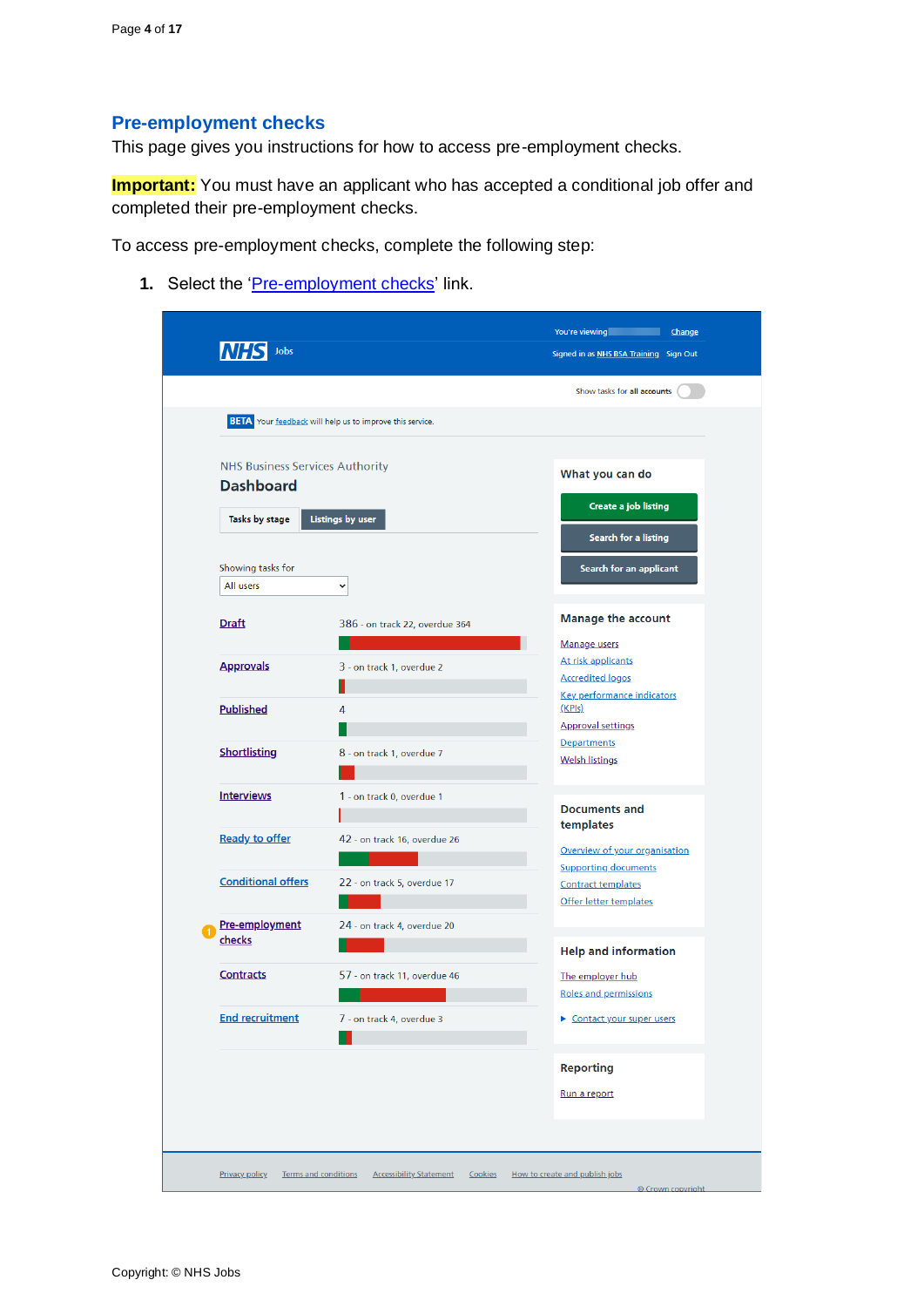## <span id="page-4-0"></span>**Applicant's pre-employment checks**

This page gives you instructions for how to find the applicant and start their pre-employment checks.

**Important:** In this example, the **Outstanding checks** section shows the 'References' check is outstanding.

Find the applicant and complete the following steps:

- **1.** Select the 'Applicant' link to view the applicant's details (optional).
- **2.** Select the 'Job title' link to view the job details (optional).
- **3.** Select the ['View checks or withdraw offer'](#page-5-0) link.

|                                            | Jobs                                                                                                                                                                         |                                |                                                                                                                                                                                          | You're viewing NHS BSA Training<br>Change<br>Signed in as Liam M1 Sign Out |  |
|--------------------------------------------|------------------------------------------------------------------------------------------------------------------------------------------------------------------------------|--------------------------------|------------------------------------------------------------------------------------------------------------------------------------------------------------------------------------------|----------------------------------------------------------------------------|--|
|                                            |                                                                                                                                                                              |                                |                                                                                                                                                                                          | Show tasks for all accounts                                                |  |
| < Go back<br>All users<br><b>Applicant</b> | BETA Your feedback will help us to improve this service.<br><b>NHS BSA Training</b><br>Pre-employment checks<br>Showing tasks for<br>v<br>Pre-employment checks<br>Job title | <b>Deadline</b>                | <b>Outstanding checks</b>                                                                                                                                                                | What needs doing next                                                      |  |
| Liam MA<br>AR-210128-<br>00006             | <b>Learning Consultant</b><br>T2020-21-4641                                                                                                                                  | 01 Apr 2022<br><b>ON TRACK</b> | References<br>Home address<br><b>Identity check</b><br>Right to work in the UK<br>Qualifications<br>Professional registrations<br><b>DBS</b><br><b>HPANs</b><br><b>Health assessment</b> | View checks or withdraw<br>offer                                           |  |
|                                            | Privacy policy<br>Terms and conditions                                                                                                                                       | <b>Accessibility Statement</b> | How to create and publish jobs<br>Cookies                                                                                                                                                | © Crown copyright                                                          |  |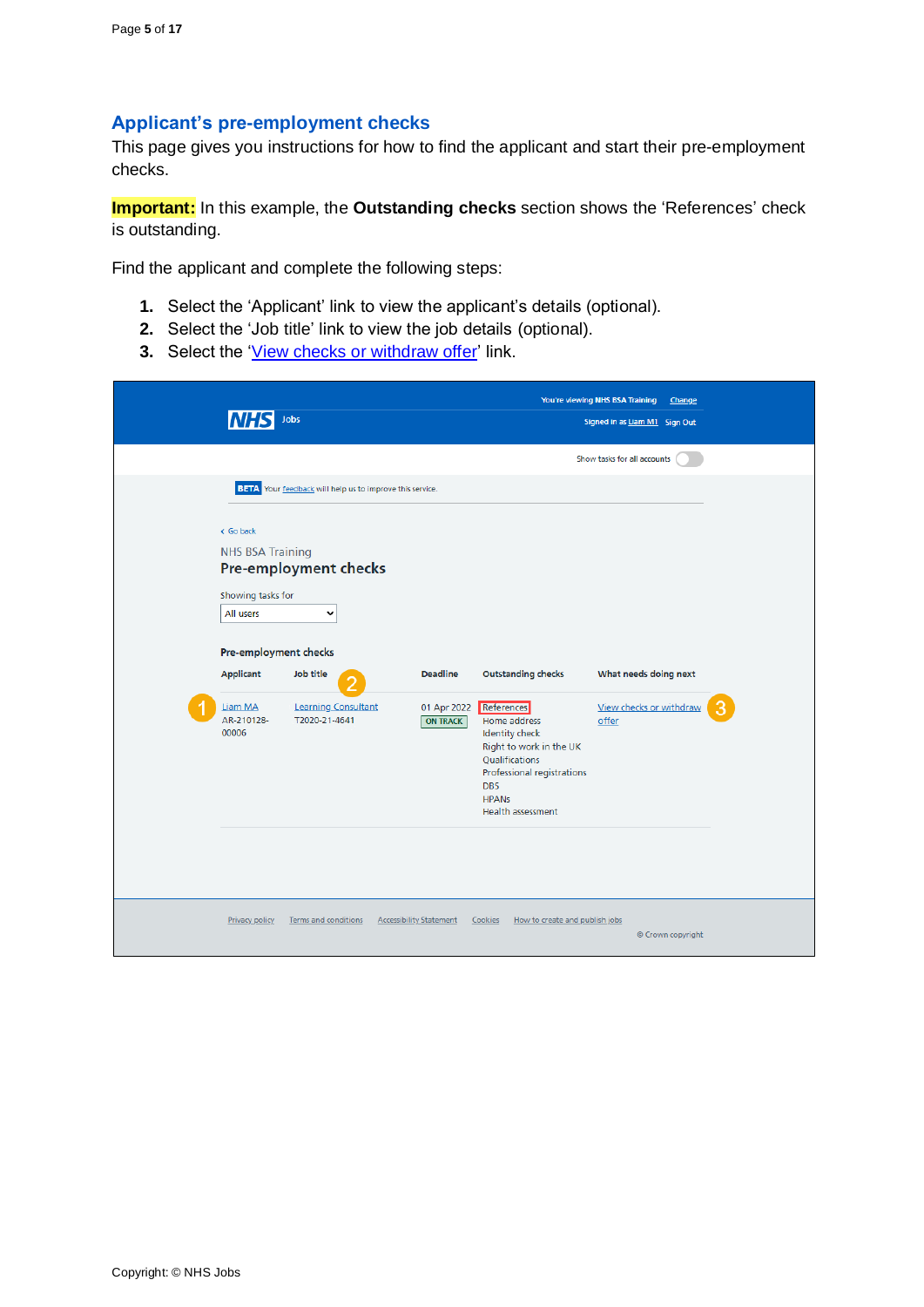#### <span id="page-5-0"></span>**Check pre-employment checklist or withdraw offer**

This page gives you instructions for how to confirm if you want to check the pre-employment checklist or withdraw the job offer.

To confirm if you want to check the pre-employment checklist or withdraw the job offer, complete the following steps:

- **1.** Select an answer:
	- ['Check pre-employment checklist'](#page-6-0)
	- 'Withdraw offer'
- **2.** Select the 'Continue' button.

|                      | Jobs<br><b>NHS</b>                                                                         | You're viewing NHS BSA Training<br>Signed in as Liam M1 Sign Out | Change            |
|----------------------|--------------------------------------------------------------------------------------------|------------------------------------------------------------------|-------------------|
|                      | BETA Your feedback will help us to improve this service.                                   |                                                                  |                   |
|                      | < Go back                                                                                  |                                                                  |                   |
|                      | Pre-employment checks                                                                      |                                                                  |                   |
|                      | The conditional offer has been accepted by                                                 |                                                                  |                   |
|                      | <b>Liam MA</b>                                                                             |                                                                  |                   |
|                      | Would you like to                                                                          |                                                                  |                   |
|                      | Check pre-employment checklist                                                             |                                                                  |                   |
| $\blacktriangleleft$ | Withdraw offer                                                                             |                                                                  |                   |
|                      |                                                                                            |                                                                  |                   |
|                      | Continue                                                                                   |                                                                  |                   |
|                      |                                                                                            |                                                                  |                   |
|                      |                                                                                            |                                                                  |                   |
|                      |                                                                                            |                                                                  |                   |
|                      | Privacy policy<br><b>Terms and conditions</b><br><b>Accessibility Statement</b><br>Cookies | How to create and publish jobs                                   |                   |
|                      |                                                                                            |                                                                  | © Crown copyright |
|                      |                                                                                            |                                                                  |                   |

If you've withdrawn the applicant's job offer, you've reached the end of this user guide.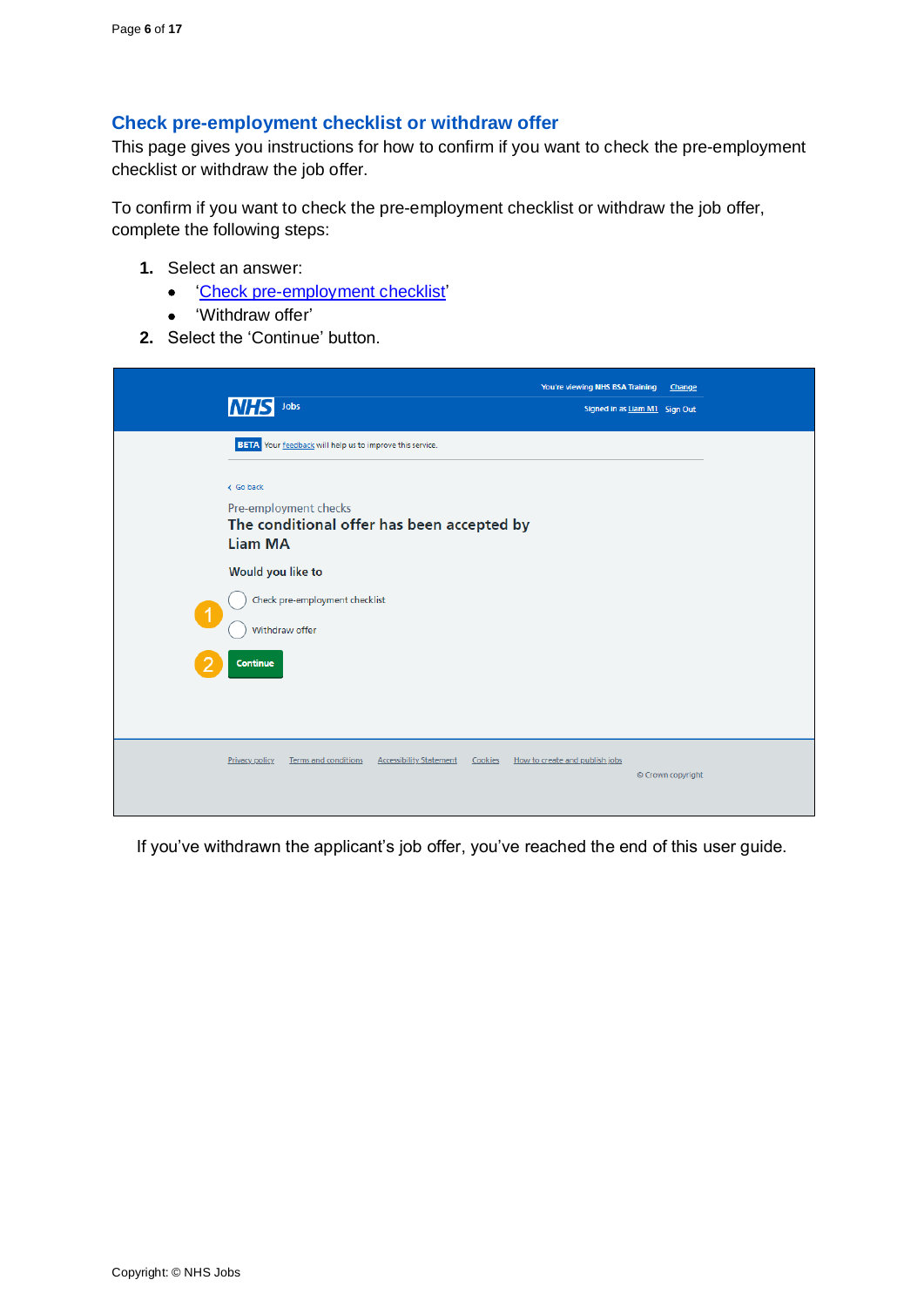#### <span id="page-6-0"></span>**References**

This page gives you instructions for how to start a reference check.

**Important:** In this example, the status is '**STARTED**' as you've confirmed the applicant needs a reference check.

To start a reference check, complete the following step:

**1.** Select the ['References'](#page-7-0) link.

| <b><i>SHIVE</i></b><br><b>Jobs</b>                                                                                                          | You're viewing NHS Training and Support Change<br>Signed in as Liam M1 Sign Out |
|---------------------------------------------------------------------------------------------------------------------------------------------|---------------------------------------------------------------------------------|
| BETA Your feedback will help us to improve this service.                                                                                    |                                                                                 |
| < Go back                                                                                                                                   |                                                                                 |
| Pre-employment checklist for wayne Liddle                                                                                                   |                                                                                 |
| The applicant accepted your conditional job offer.<br>They now need to give pre-employment information before they can start their new job. |                                                                                 |
| <b>References</b>                                                                                                                           |                                                                                 |
| References                                                                                                                                  | <b>TART</b>                                                                     |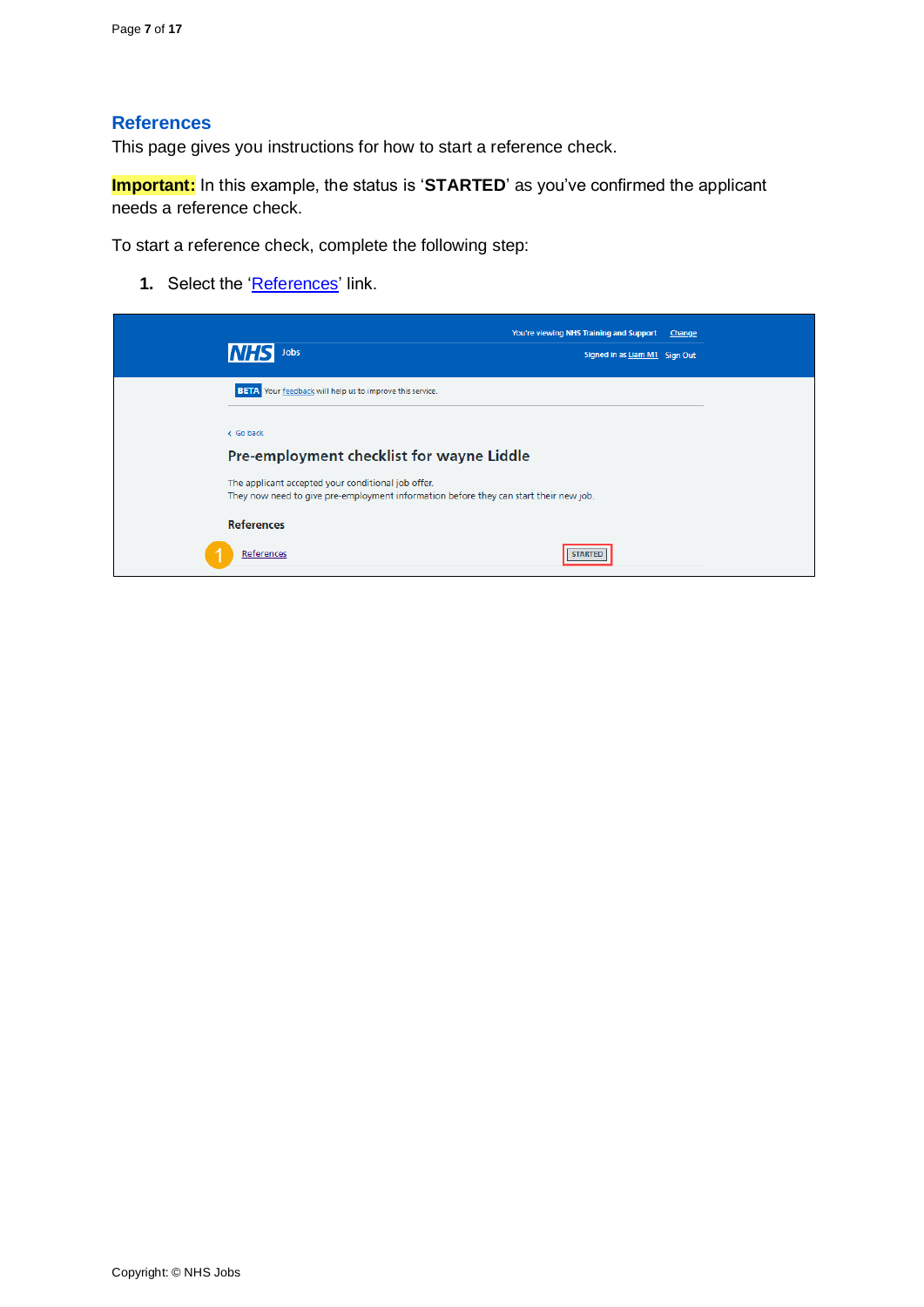## <span id="page-7-0"></span>**Reference received**

This page shows the status is '**REFERENCE RECEIVED** as you've received a reference.

To review the reference, complete the following steps:

**1.** Select the ['Review'](#page-8-0) link.

| <b>NHS</b><br>Jobs                                                  |                                | You're viewing NHS Training and Support   | Signed in as Liam M1 Sign Out | Change            |
|---------------------------------------------------------------------|--------------------------------|-------------------------------------------|-------------------------------|-------------------|
| References<br>wayne Liddle's references<br><b>Referees provided</b> |                                |                                           |                               |                   |
| Name                                                                | Organisation                   | <b>Dates</b>                              | What you can do               |                   |
| <b>Andy Person</b><br><b>REFERENCE RECEIVED</b>                     | org                            | Mar 2015 to Current                       | Review                        |                   |
| <b>Add another referee</b>                                          |                                |                                           |                               |                   |
| <b>Finish references check</b>                                      |                                |                                           |                               |                   |
| Return to pre-employment checklist                                  |                                |                                           |                               |                   |
| Privacy policy<br>Terms and conditions                              | <b>Accessibility Statement</b> | How to create and publish jobs<br>Cookies |                               | © Crown copyright |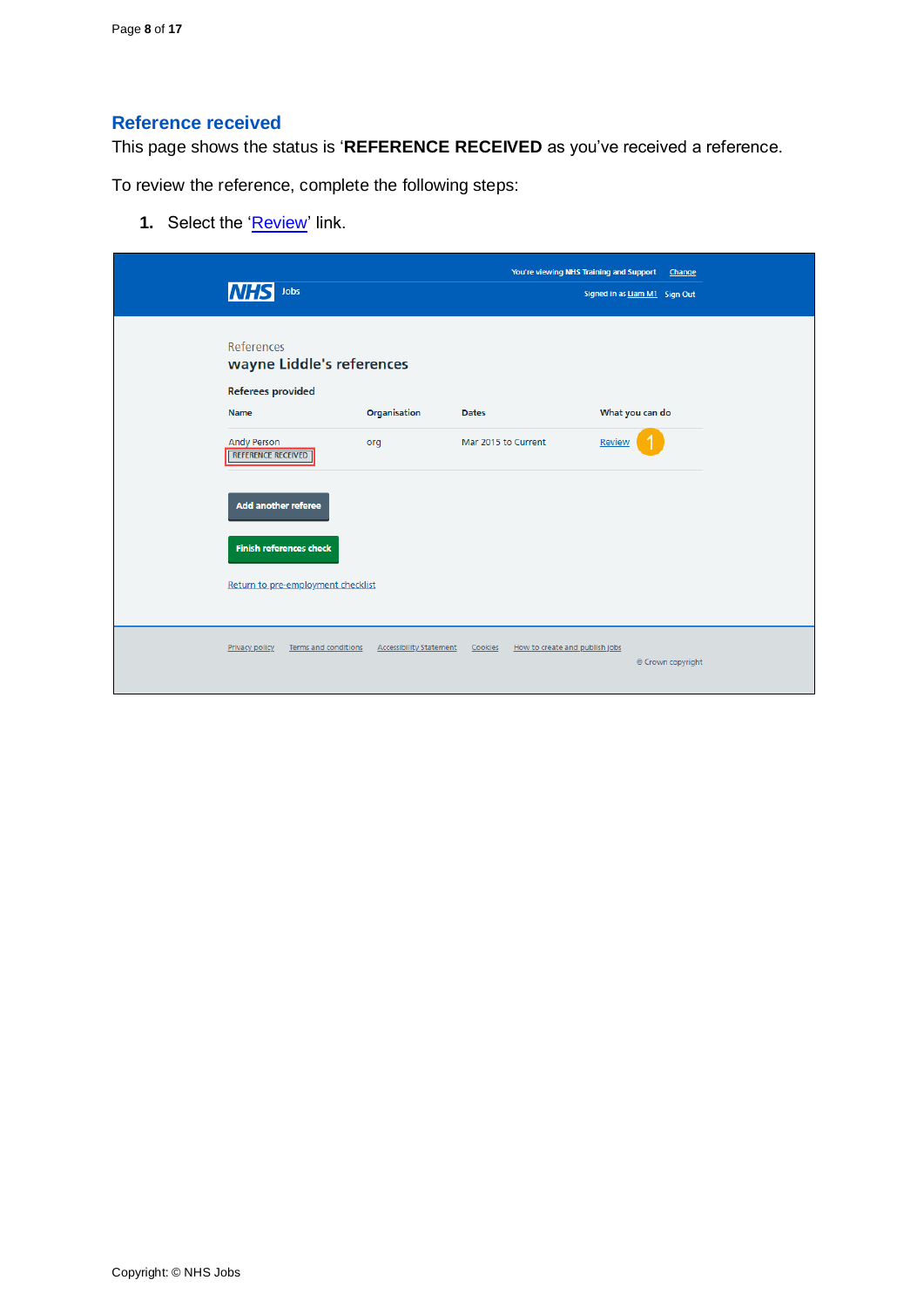#### <span id="page-8-0"></span>**Check reference received**

This page gives you instructions for how to check the reference received.

**Important:** If you're querying the reference, use the referee's phone number or work email address to contact them. If you're rejecting the reference, use the applicant's phone number or email address to contact them and ask for another referee.

Read the information on the page and complete the following steps:

- **1.** Select an answer:
	- ['Accept'](#page-9-0)
	- ['Query reference'](#page-10-0)
	- ['Reject'](#page-11-0)
- **2.** Select the 'Save and continue' button.

|                                                          |                                                                                                    | You're viewing NHS Training and Support Change |                               |  |
|----------------------------------------------------------|----------------------------------------------------------------------------------------------------|------------------------------------------------|-------------------------------|--|
| Jobs                                                     |                                                                                                    |                                                | Signed in as Liam M1 Sign Out |  |
| BETA Your feedback will help us to improve this service. |                                                                                                    |                                                |                               |  |
|                                                          |                                                                                                    |                                                |                               |  |
| < Go back                                                |                                                                                                    |                                                |                               |  |
| References<br>org reference                              |                                                                                                    |                                                |                               |  |
|                                                          |                                                                                                    |                                                |                               |  |
|                                                          |                                                                                                    |                                                |                               |  |
| Referee received<br><b>Referee contacted</b>             | <b>28 January 2022</b><br>28 January 2022                                                          |                                                |                               |  |
| Reference received                                       | <b>28 January 2022</b>                                                                             |                                                |                               |  |
|                                                          |                                                                                                    |                                                |                               |  |
| Referee                                                  |                                                                                                    |                                                |                               |  |
|                                                          |                                                                                                    |                                                |                               |  |
| Date started<br>Date ended                               | March 2015<br>Current                                                                              |                                                |                               |  |
| Organisation                                             | org                                                                                                |                                                |                               |  |
| <b>Reference type</b>                                    | Current employer                                                                                   |                                                |                               |  |
| Referee's relationship to you                            | Human resources                                                                                    |                                                |                               |  |
| <b>Referee's name</b>                                    | Andy Person                                                                                        |                                                |                               |  |
| Referee's phone number                                   |                                                                                                    |                                                |                               |  |
| Referee's work email address                             | @nhs.net                                                                                           |                                                |                               |  |
| <b>Reference details</b>                                 |                                                                                                    |                                                |                               |  |
| Most recent job title                                    | <b>Training Consultant</b>                                                                         |                                                |                               |  |
| <b>Reason for leaving</b>                                | left for a new job                                                                                 |                                                |                               |  |
| Date started                                             | March 2015                                                                                         |                                                |                               |  |
| Date ended                                               | Current<br>$\overline{2}$                                                                          |                                                |                               |  |
| Days of absence<br><b>Episodes of absence</b>            | $\overline{2}$                                                                                     |                                                |                               |  |
| Any warnings?                                            | <b>No</b>                                                                                          |                                                |                               |  |
| Any investigations?                                      | <b>No</b>                                                                                          |                                                |                               |  |
| Any DBS checks required?                                 | <b>No</b>                                                                                          |                                                |                               |  |
|                                                          |                                                                                                    |                                                |                               |  |
| What to do next                                          |                                                                                                    |                                                |                               |  |
|                                                          | You're checking against these NHS Employers standards (opens in a new tab)                         |                                                |                               |  |
| Accept                                                   |                                                                                                    |                                                |                               |  |
| Query reference                                          |                                                                                                    |                                                |                               |  |
| Reject                                                   |                                                                                                    |                                                |                               |  |
| <b>Save and continue</b>                                 |                                                                                                    |                                                |                               |  |
| Go back to list of references                            |                                                                                                    |                                                |                               |  |
|                                                          |                                                                                                    |                                                |                               |  |
|                                                          | Privacy policy Terms and conditions Accessibility Statement Cookies How to create and publish jobs |                                                | Crown copyright               |  |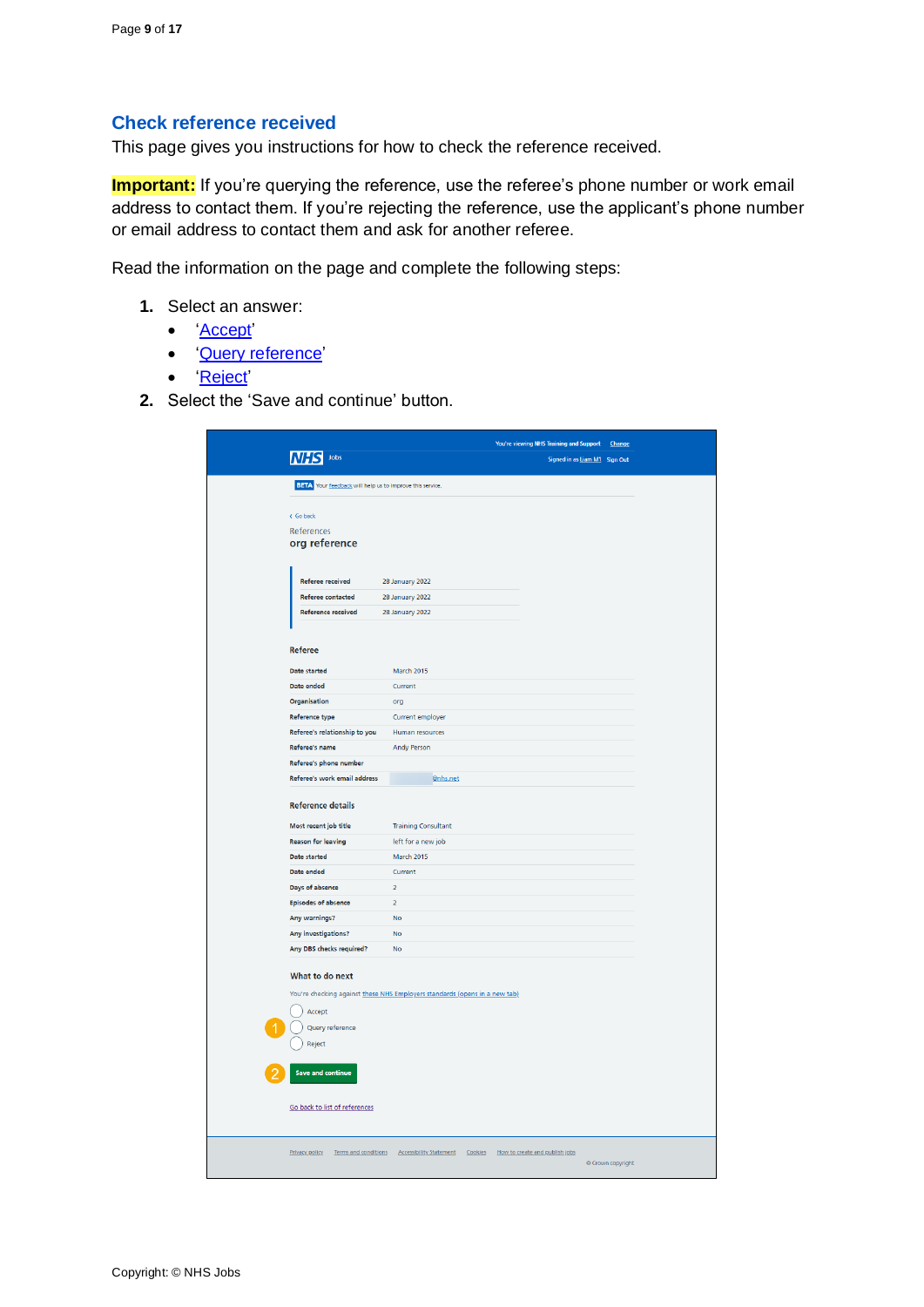#### <span id="page-9-0"></span>**Reference accepted**

This page shows confirmation the status is '**REFERENCE ACCEPTED** as you've accepted the reference.

To add another referee or finish the references check, complete the following steps:

- **1.** Select the '*Add another referee'* button (optional)
- 2. Select the '*Finish references check'* button.

| <b>NHS</b><br>Jobs                                                          |                                | You're viewing NHS Training and Support   | Change<br>Signed in as Liam M1 Sign Out |
|-----------------------------------------------------------------------------|--------------------------------|-------------------------------------------|-----------------------------------------|
| <b>References</b><br>wayne Liddle's references<br>Referees provided<br>Name | Organisation                   | <b>Dates</b>                              | What you can do                         |
| <b>Andy Person</b><br><b>REFERENCE ACCEPTED</b>                             | org                            | Mar 2015 to Current                       | View                                    |
| Add another referee                                                         |                                |                                           |                                         |
| <b>Finish references check</b><br>Return to pre-employment checklist        |                                |                                           |                                         |
| Terms and conditions<br><b>Privacy policy</b>                               | <b>Accessibility Statement</b> | Cookies<br>How to create and publish jobs | © Crown copyright                       |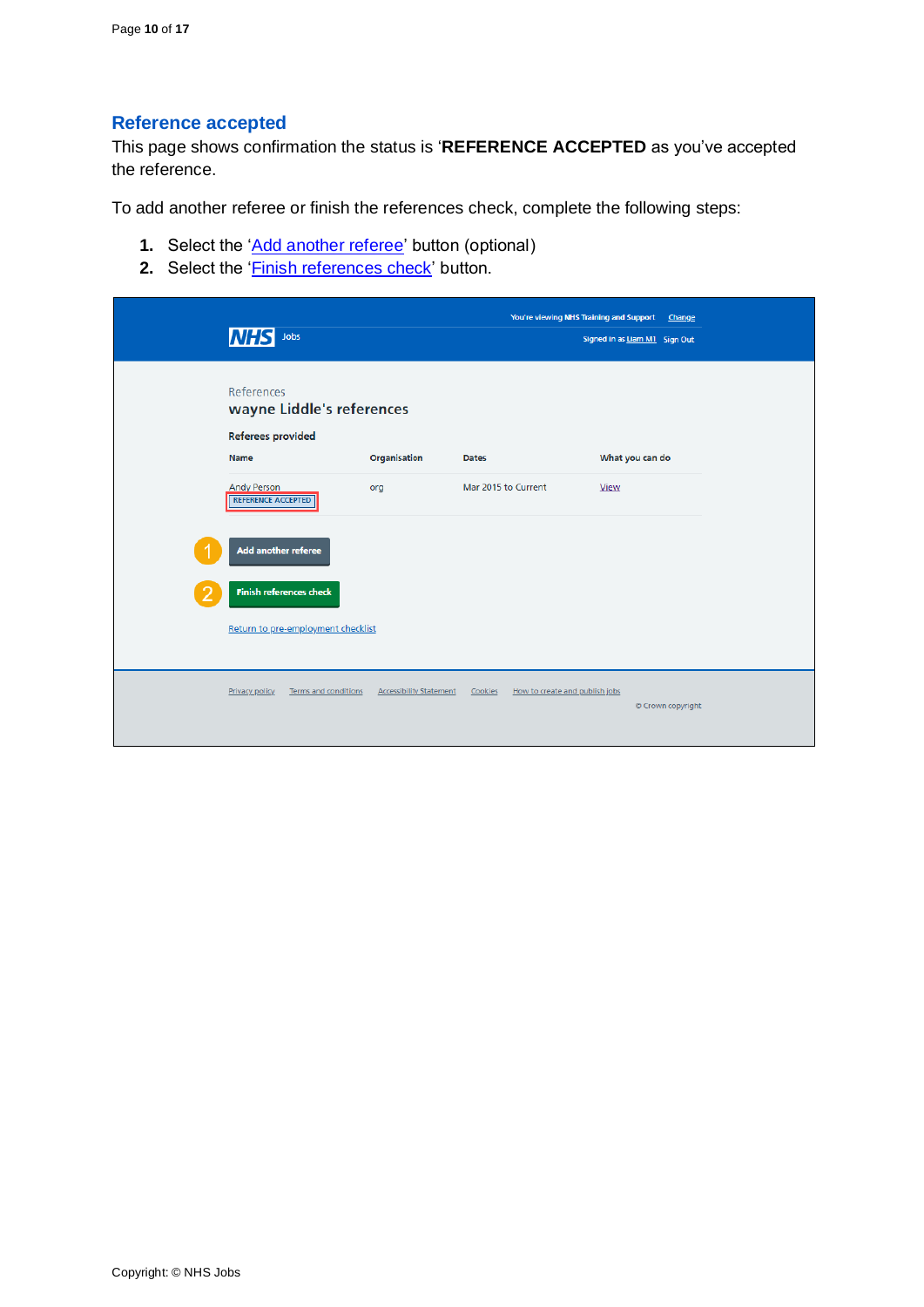## <span id="page-10-0"></span>**Reference queried**

This page shows confirmation the status is '**REFERENCE QUERIED** as you've queried the reference.

**Important:** If you accept the references, go to the ['References accepted'](#page-9-0) page. If you reject the references, go to the ['References rejected'](#page-11-0) page.

Once you've received a response from the referee, complete the following steps:

**1.** Select the 'View' link.

| Jobs<br>ΙNΙ                                                         |                                | You're viewing NHS Training and Support   | Change<br>Signed in as Liam M1 Sign Out |
|---------------------------------------------------------------------|--------------------------------|-------------------------------------------|-----------------------------------------|
| <b>References</b><br>wayne Liddle's references<br>Referees provided |                                |                                           |                                         |
| Name                                                                | Organisation                   | Dates                                     | What you can do                         |
| <b>Andy Person</b><br><b>REFERENCE QUERIED</b>                      | org                            | Mar 2015 to Current                       | View                                    |
| Add another referee                                                 |                                |                                           |                                         |
| <b>Finish references check</b>                                      |                                |                                           |                                         |
| Return to pre-employment checklist                                  |                                |                                           |                                         |
| Privacy policy<br>Terms and conditions                              | <b>Accessibility Statement</b> | How to create and publish jobs<br>Cookies | © Crown copyright                       |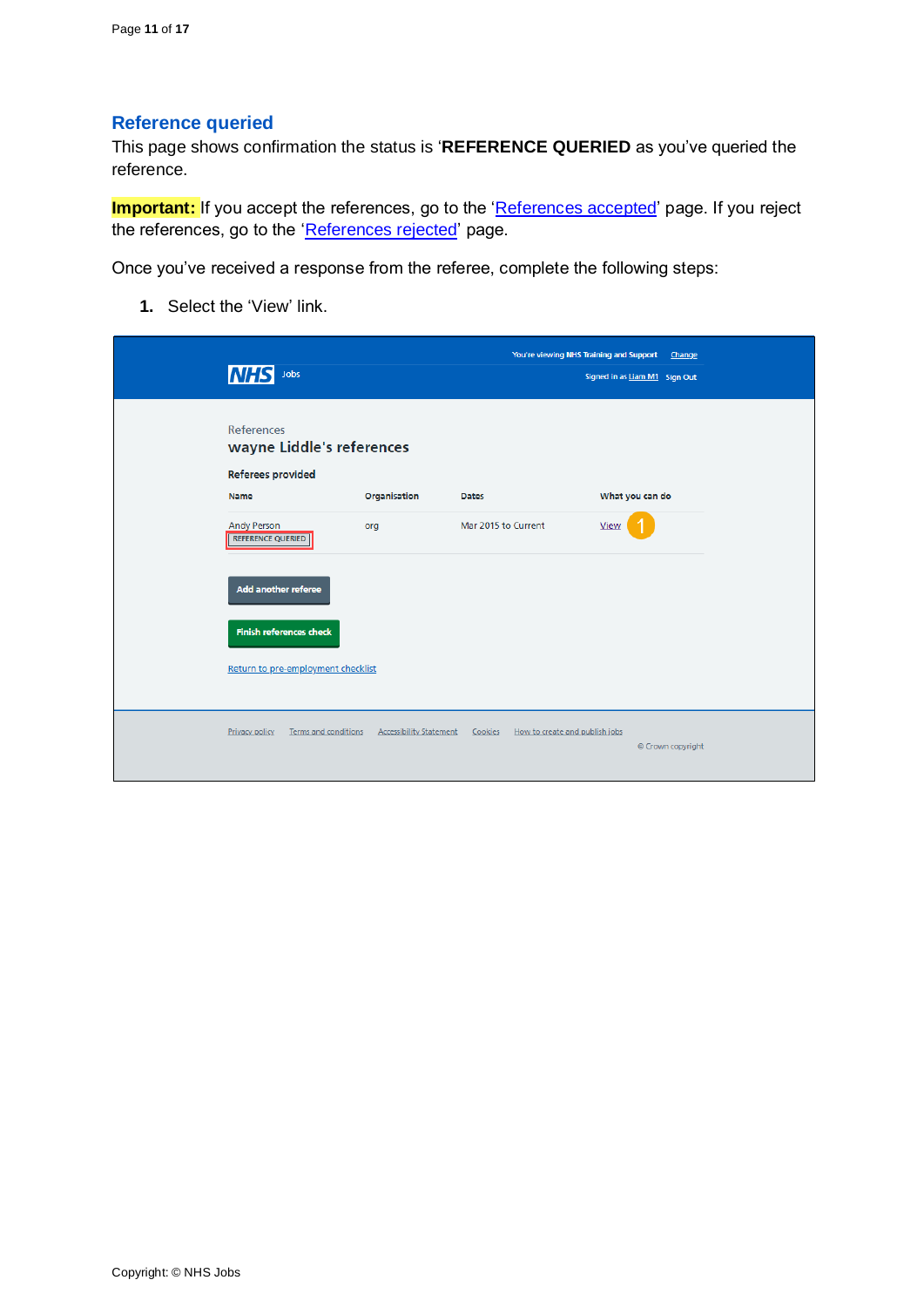## <span id="page-11-0"></span>**Reference rejected**

This page shows confirmation the status is '**REFERENCE REJECTED** as you've rejected the reference.

To add another referee, complete the following steps:

1. Select the ['Add another referee'](#page-12-0) button.

| <b>NHS</b><br>Jobs                                                  |                                | You're viewing NHS Training and Support   | Change<br>Signed in as Liam M1 Sign Out |
|---------------------------------------------------------------------|--------------------------------|-------------------------------------------|-----------------------------------------|
| References<br>wayne Liddle's references<br><b>Referees provided</b> |                                |                                           |                                         |
| Name<br><b>Andy Person</b>                                          | Organisation                   | <b>Dates</b><br>Mar 2015 to Current       | What you can do<br>View                 |
| <b>REFERENCE REJECTED</b><br>Add another referee                    | org                            |                                           |                                         |
| <b>Finish references check</b>                                      |                                |                                           |                                         |
| Return to pre-employment checklist                                  |                                |                                           |                                         |
| Privacy policy<br><b>Terms and conditions</b>                       | <b>Accessibility Statement</b> | Cookies<br>How to create and publish jobs | © Crown copyright                       |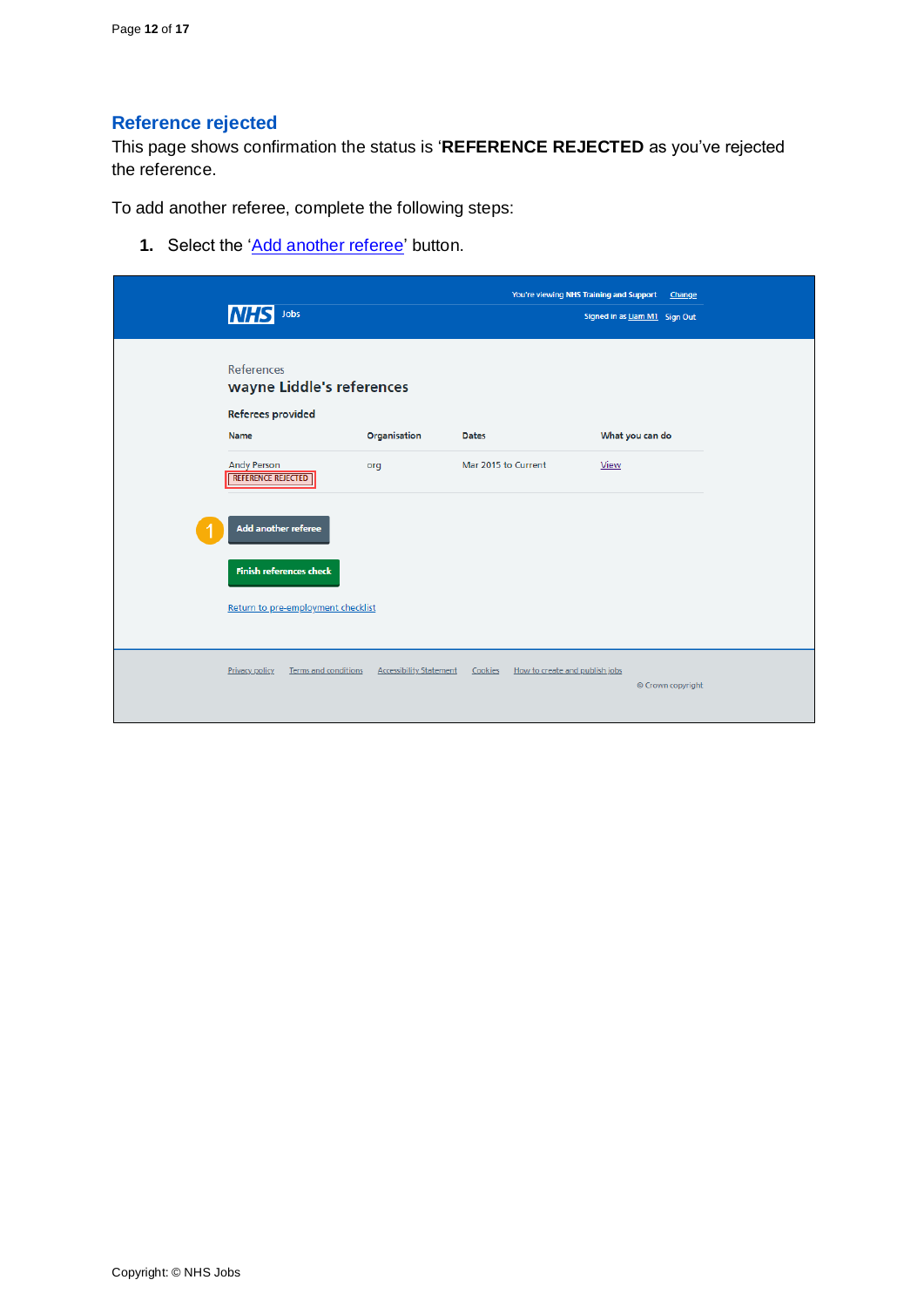#### <span id="page-12-0"></span>**Enter referee details you've received offline**

This page gives you instructions for how to enter the referee details you've received offline.

**Important:** You'll only see this page if you're entering referee details you've received outside of the NHS Jobs.

To enter the referee details, complete the following steps:

- **1.** Select the 'Unemployed or gaps in employment' link (optional).
- **2.** Select the 'worked in the NHS but in different jobs' link (optional).
- **3.** In the **Date started Month** and **Year** boxes, enter the details.
- **4.** In the **Date ended Month** and **Year** boxes, enter the details.
- **5.** In the **Organisation name or what they were doing** box, enter the details.
- **6.** In the **If you were not in work, education, or training** box, enter the details (optional).
- **7.** In the **Reference type** box, select an option from the drop down menu.
- **8.** In the **Referee's relationship to the applicant** box, select an option from the drop down menu.
- **9.** Select the 'Find out who a person of some standing is' link (optional).
- **10.** In the **Referee's first name** box, enter the details.
- **11.** In the **Referee's last name** box, enter the details.
- **12.** In the **Referee's contact number** box, enter the details (optional).
- **13.** In the **Referee's work email** box, enter the details.
- **14.** Select the 'They understand that this referee will be contacted' box.
- 15. Select the ['Save and continue'](#page-7-0) button.

Go to the [next page](#page-13-0) to see a screenshot.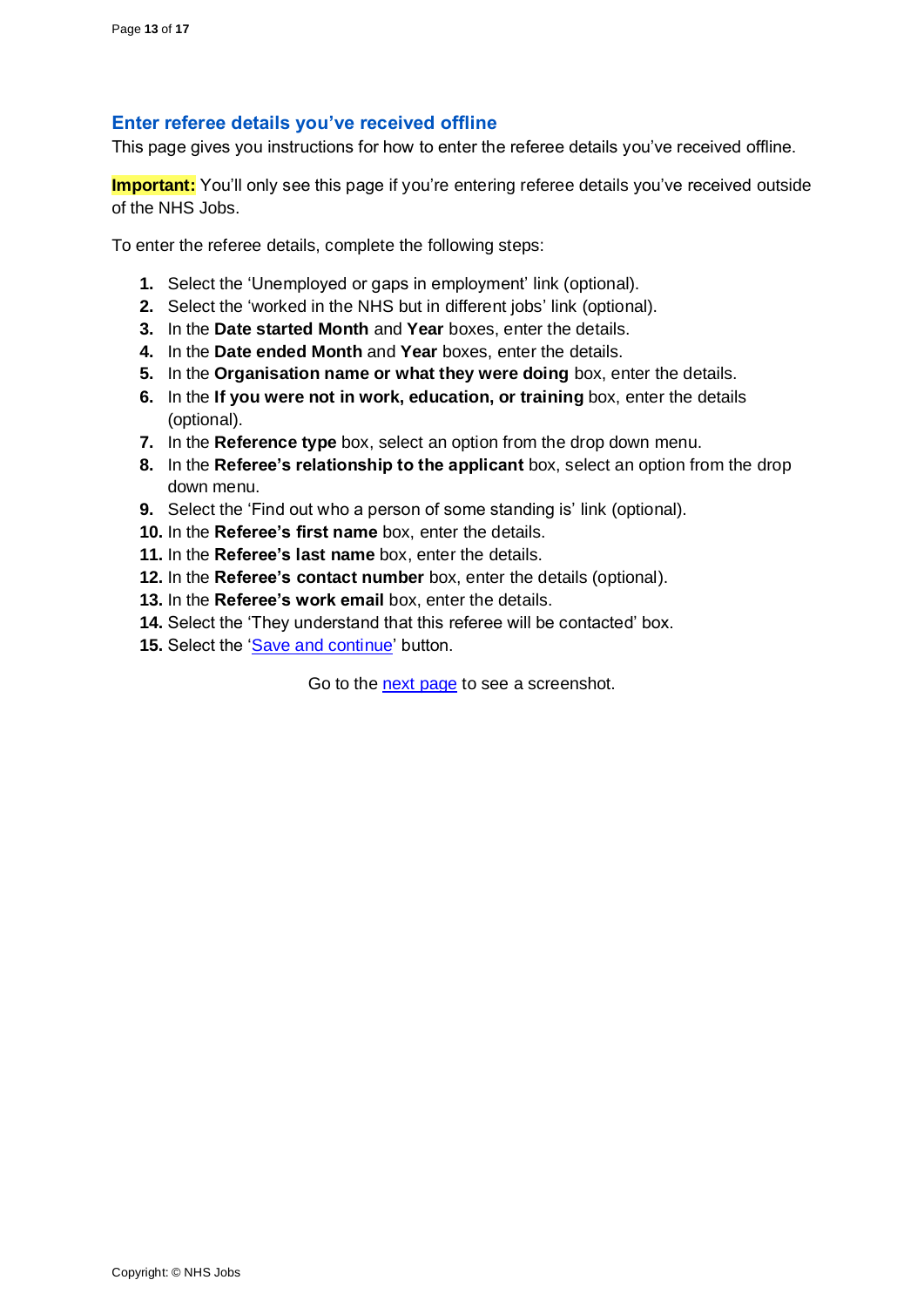<span id="page-13-0"></span>

**Tip:** Once you've added a referee, go to the '**How to complete a referee check in NHS Jobs**' user guide or video from the '**Pre-employment checks**' section of the ['Help and](https://www.nhsbsa.nhs.uk/new-nhs-jobs-service/help-and-support-employers)  [support for employers'](https://www.nhsbsa.nhs.uk/new-nhs-jobs-service/help-and-support-employers) webpage.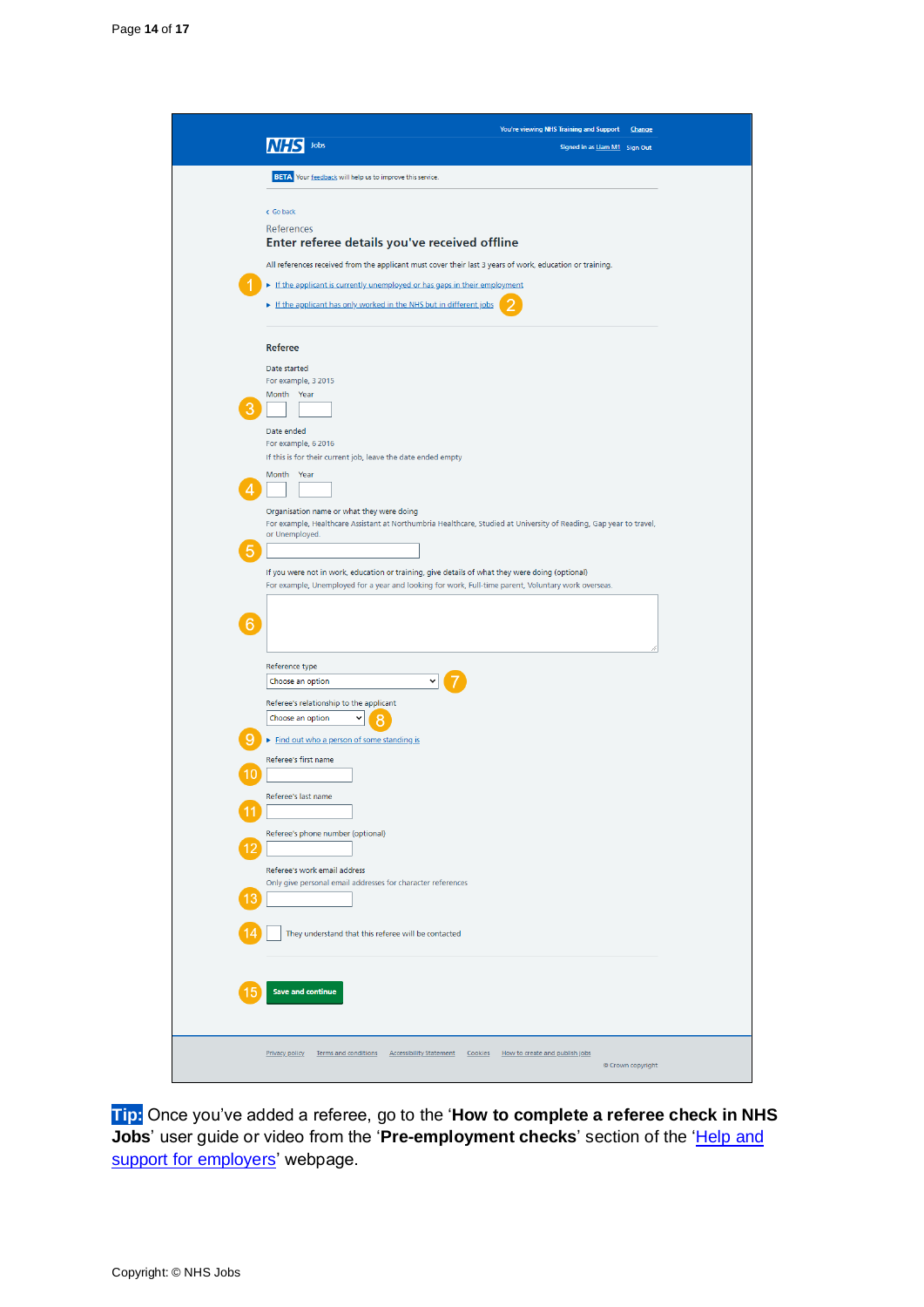## <span id="page-14-0"></span>**Do you accept the references?**

This page gives you instructions for how to confirm if you accept the references.

To confirm if you accept the references, complete the following steps:

- **1.** Select an answer.
- **2.** Select the ['Save and continue'](#page-15-0) button.

| <b>NHS</b>                                                                                      | Jobs                                                                                                             |                                |         | You're viewing NHS Training and Support<br>Signed in as Liam M1 Sign Out | Change            |
|-------------------------------------------------------------------------------------------------|------------------------------------------------------------------------------------------------------------------|--------------------------------|---------|--------------------------------------------------------------------------|-------------------|
| < Go back<br>References<br>Yes<br>$\blacktriangleleft$<br><b>No</b><br><b>Save and continue</b> | Do you accept the references?<br>This will mark the check as completed.<br>This will mark the check as rejected. |                                |         |                                                                          |                   |
| <b>Privacy policy</b>                                                                           | Terms and conditions                                                                                             | <b>Accessibility Statement</b> | Cookies | How to create and publish jobs                                           | © Crown copyright |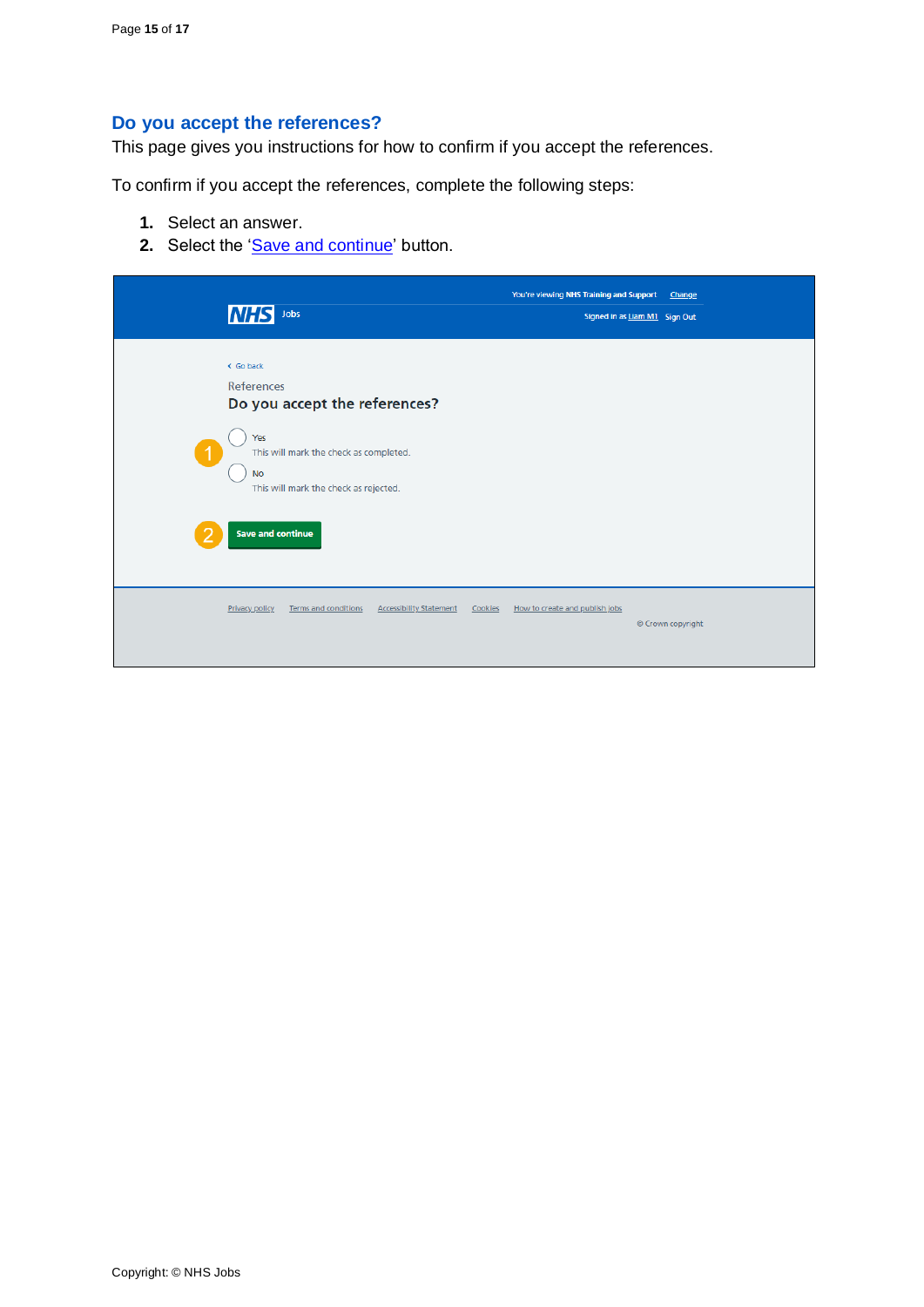#### <span id="page-15-0"></span>**Check the reference status in NHS Jobs**

This page gives you instructions for how to check the reference status in NHS Jobs.

**Important:** In this example, the status is **COMPLETED** as you've completed the applicant's reference check. You need to complete all sections of the pre-employment checklist before you can issue a contract.

To go to another pre-employment check, complete the following steps:

**1.** Select a pre-employment link.



**Tip:** To find out how to complete a pre-employment check, go to a user guide or video from the '**Complete a pre-employment check'** section of the ['Help and support for employers'](https://www.nhsbsa.nhs.uk/new-nhs-jobs-service/help-and-support-employers) webpage.

For users of NHS Jobs and ESR integration, go to the ['Check the reference details in ESR'](#page-16-0) page.

You've completed the reference check in NHS Jobs and reached the end of this user guide.